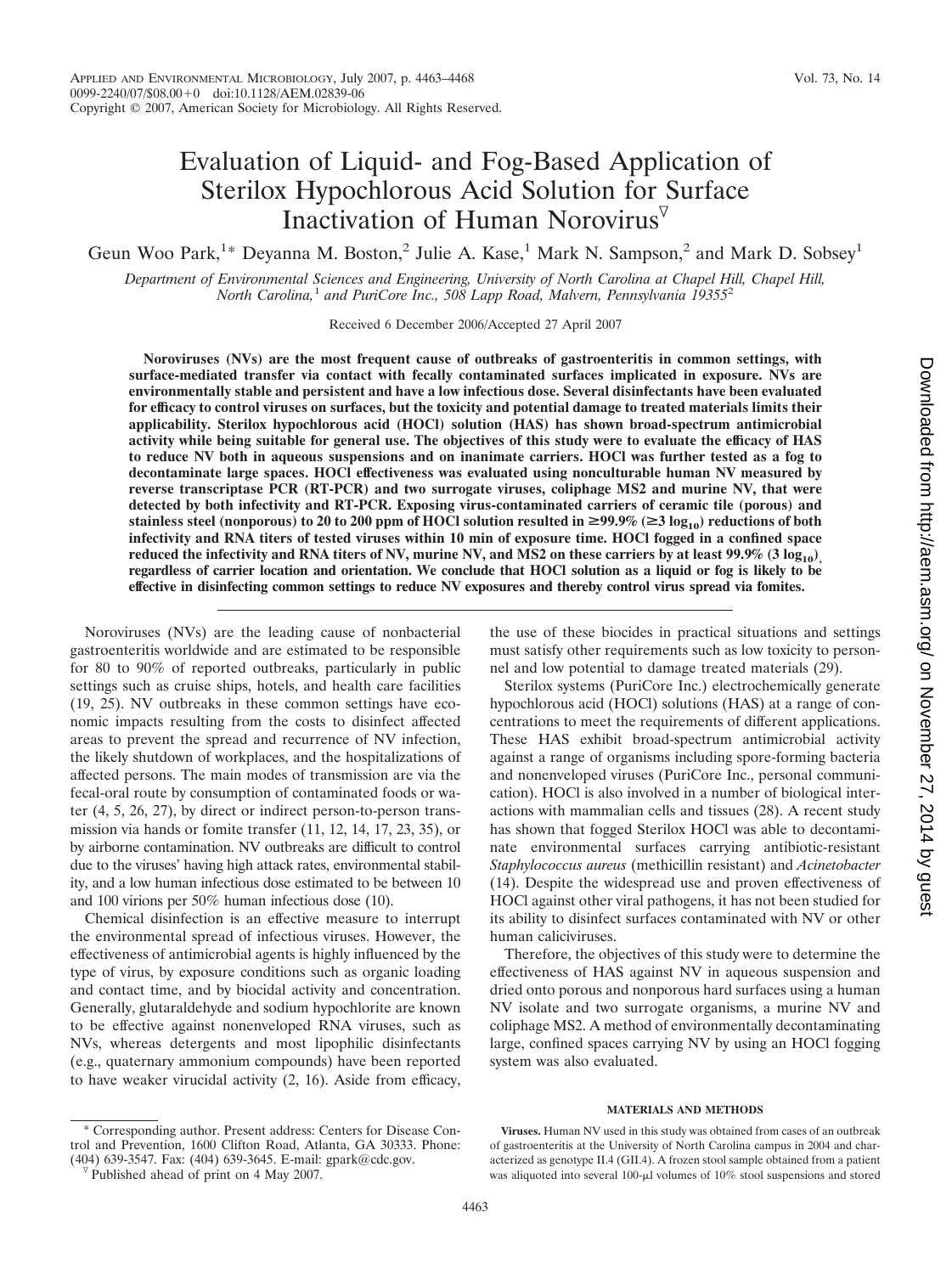| Strain          | Primer                            | Sequence $(5' \rightarrow 3')$ | Polarity <sup>a</sup> | Location          |  |
|-----------------|-----------------------------------|--------------------------------|-----------------------|-------------------|--|
| Human NV        | G2SKF                             | CNTGGGAGGGCGATCGCAA            | $^+$                  | $5046^b$          |  |
|                 | G <sub>2</sub> FKR                | <b>CCRCCNGCATRHCCRTTRTACAT</b> |                       | $5352^b$          |  |
|                 | <b>NoroF</b>                      | <b>CCCAGAGGTCAACAATGAGG</b>    | $^+$                  | $5153^b$          |  |
|                 | <b>NoroR</b>                      | AAAGGTAGGGATTCAGATCAGG         |                       | $5364^b$          |  |
| $MV-1$          | JV91                              | CAGCAGTCTTTGTGAATGAGG          | $^{+}$                | 5041 <sup>c</sup> |  |
|                 | JV92                              | CGAGGCGAAATGGAAAAC             |                       | 5271 <sup>c</sup> |  |
| MS <sub>2</sub> | MS <sub>2</sub> REPS <sub>1</sub> | <b>TAAGCTACGGGAGCGGAATG</b>    | $^+$                  | $1982^d$          |  |
|                 | MS <sub>2</sub> REPA <sub>1</sub> | GCTTGTTCAGCGAACTTCTTG          |                       | $2215^d$          |  |
|                 |                                   |                                |                       |                   |  |

TABLE 1. Primers used for this study

<sup>*a*</sup> +, forward primer; -, reverse primer.<br>
<sup>*b*</sup> Location of the 5' end of the primer in the nucleotide sequence of Lordsdale virus (X86557) (19).<br>
<sup>*c*</sup> Location of the 5' end of the primer in the nucleotide sequence o

at  $-80^{\circ}$ C. An aliquot was thawed and made into 1% stool suspensions (wt/vol) in phosphate-buffered saline (PBS; pH 7.5) on the day of an experiment. Frozen NV aliquots were not frozen and thawed more than twice in order to maintain virion stability.

**Bacteriophage MS2.** Bacteriophage MS2 (ATCC 15597-B1) was cultivated using *Escherichia coli* Famp (ATCC 700891), as previously described (34). MS2 was partially purified from infected cell lysate by recovery of the resulting supernatant after moderate-speed centrifugation  $(3,000 \times g, 20 \text{ min}, 4^{\circ}\text{C})$ . The titer of the partially purified MS2 stock was approximately 10<sup>10</sup> PFU per ml.

**MNV-1 stock and culture.** A murine NV (MNV-1), obtained from the laboratory of Herbert W. "Skip" Virgin, Washington University in St. Louis, was grown and assayed for infectivity in RAW 264.7 cells (ATCC TIB-71). Cells were grown in Eagle's minimum essential medium (MEM) supplemented with 10% low-endotoxin fetal bovine serum (SH30070.03; HyClone, Logan, UT), kanamycin (250 µg/ml), 2 mM L-glutamine, 10 mM HEPES, 1 mM sodium pyruvate, 0.1 mM Eagle's nonessential amino acids, and 13 mM sodium bicarbonate. After 2 days of incubation in 150-ml flasks to obtain >90% confluent cell layers, cells were infected with MNV-1 at a multiplicity of infection of 0.1 to 0.05 PFU/cell for 5 to 6 days at 37°C. The viruses in infected cell lysates were partially purified by three cycles of freezing and thawing, followed by removal of cell debris by centrifugation (3,000  $\times$  g, 20 min, 4°C). The titer of MNV-1 was approximately 10<sup>8</sup> PFU per ml.

The infectivity of MNV-1 was assayed by a plaque technique in RAW 264.7 cells that had been seeded into 60-mm plates at a density of 10<sup>6</sup> viable cells per plate and then incubated at  $37^{\circ}$ C in  $5\%$  CO<sub>2</sub>. After 2 days, spent medium was decanted, and cells were inoculated with  $100$  to  $200 \mu l$  of virus suspensions plus 0.5 ml of medium having the same composition as complete MEM except for containing only 3% fetal bovine serum. After a 1-h incubation, plates were aspirated of excess liquid and overlaid with 0.5% agarose in complete MEM. After 48 h, cells received a second overlay with 0.5% agarose in complete MEM containing 0.5% neutral red (3.3 g/liter in Dulbecco's PBS; Sigma-Aldrich). Plates having 5 to 50 plaques were counted, and the virus titer was expressed as PFU per ml.

**RNA extraction.** Viral RNA was extracted from sample suspensions using the QIAamp viral mini kit according to the manufacturer's instructions (QIAGEN Inc., Valencia, CA). Briefly,  $100$  to  $200 \mu l$  of virus suspension was mixed with an equal volume of guanidinium thiocyanate solution, followed by neutralization with an equal volume of 100% ethanol. Viral RNA was further purified by the use of a QIAamp mini column (QIAGEN viral RNA kit). Purified RNA samples were stored at  $-80^{\circ}$ C until reverse transcriptase PCR (RT-PCR) assay.

**Virus primer design.** To construct the GII.4-specific primer set, we sequenced a 343-bp amplicon of the G2SKF and G2FKR primer pair of Kojima et al. (18), targeting the highly conserved capsid region of NV GII groups, and the resulting sequence information was used to design a primer pair specific for GII.4, designated NoroG2SKF/NoroG2SKR. This primer set generates a 212-bp PCR product, corresponding to nucleotides 5153 to 5364 in the reference strain of Lordsdale virus (X86557). For MS2 and MNV-1, primer sets targeting the RNA polymerase region of each virus were designed to generate amplicons of 234 and 231 bp, respectively. Detailed information on primer sets for each virus is shown in Table 1.

**RT-PCR assay.** Each reaction tube contained  $5 \mu$   $5 \times$  buffer, 1  $\mu$  of dNTP (deoxynucleoside triphosphate) mix (containing 10 mM of each dNTP) to a final concentration of 400 mM each,  $0.5 \mu$  of each primer to a final concentration of

50 pmol/liter, 1 µl QIAGEN OneStep RT-PCR enzyme mix, and RNase-free water to a total volume of 22  $\mu$ l. A 2.5- $\mu$ l volume of extracted sample RNA was added, and tubes were placed into the thermocycler (PTC-200; MJ Research, Waltham, MA). Cycling conditions for NV were as follows: for the broadly reactive primer set G2SKF and G2FKR, 42°C for 60 min, 95°C for 15 min, and 40 cycles consisting of 30 s, 1 min, and 1 min, respectively, for denaturing (94°C), annealing (50°C), and extension (72°C), with a 10-min final extension step (72°C); for primer set NoroF/NoroR specific for NV GII.4, 45°C for 30 min, 95°C for 15 min, and 40 cycles consisting of 30 s, 1 min, and 1 min, respectively, for denaturing (94°C), annealing (58°C), and extension (72°C), with a 10-min final extension step (72°C); for MS2, 45°C for 30 min, 95°C for 15 min, and 40 cycles consisting of 30 s for denaturing (94°C), 1 min for annealing (48°C), and 1 min for extension (72°C), with a 10-min final extension step (72°C); for MNV-1, 45°C for 30 min, 94°C for 15 min, and 40 cycles consisting of 30 s for denaturing (94°C), 1 min for annealing (50°C), and 30 s for extension (72°C), with a 10 minute final extension step (72°C).

The RNA titer of each virus was calculated by end point titration, which determines the highest dilution of virus stock that is positive by RT-PCR amplification. This method was used to quantify the initial RNA titer or the remaining RNA titer after treatments. Four to six carriers per treatment were used to determine disinfection efficiency. Amplification reaction products  $(15 \mu I)$  were resolved by electrophoresis (1 h, 120 V) on 2% agarose gels, stained with ethidium bromide, and visualized by UV transillumination.

**Surface disinfection.** No. 4 finish-polished stainless steel and ceramic tiles were used as representative nonporous and porous surfaces, respectively. Prior to use, carriers 1.0 by 1.0 cm in size were pretreated with 0.1% Tween 80, rinsed in sterile, distilled water and then in 70% ethanol, air dried, wrapped in aluminum foil, and then autoclaved for 15 min at 121°C.

A pooled virus suspension in 1% stool was prepared by adding 100- $\mu$ l volumes of undiluted MS2, MNV-1 stocks, and 10% human NV stool suspension into 700  $\mu$ l of PBS to make a 1% stool suspension volume of 1 ml. A 25- $\mu$ l volume of this 1% stool virus suspension was air dried onto the center of each carrier surface for triplicate carriers. As a negative control,  $25 \mu l$  of sterile PBS (pH 7.5) was pipetted onto a carrier surface. The stability of the viruses dried onto carriers was determined for time periods of up to 2 days at room temperature.

HAS at a pH of 5.5 to 6.2 was generated electrolytically from a dilute NaCl solution in a Sterilox Technologies model 2100 system according to the manufacturer's instructions. The stability of test viruses in HAS undiluted (about 200 ppm free chlorine) and diluted fivefold (about 40 mg/liter) and 10-fold (about 20 ppm free chlorine) in chlorine demand-free water was determined. Volumes of  $25 \mu$ l of 1% NV stool suspension and diluted MS2 stock were combined with 1.2 ml of HAS, and after specified contact times,  $25 \mu$ l of 6% sodium thiosulfate was added to neutralize residual free chlorine.

For surface disinfection experiments, virus suspensions dried on each carrier for 2 to 3 h were treated with 1.2 ml of HAS of 50 to 190 ppm. After specified contact times, 0.275 ml of 16% beef extract (pH 8.0) and 0.025 ml of 6% sodium thiosulfate were added into the 1.2-ml chlorine solution to elute viruses and neutralize the HOCl, respectively. Plates were mixed on a rotary shaker for 20 min to facilitate virus elution and neutralization of chlorine. Eluents were transferred into sterile 1.5-ml microcentrifuge tubes and were stored at  $-80^{\circ}$ C until virus assay.

**HAS fogging experiment.** Following a protocol of PuriCore Inc., fogging disinfection experiments were carried out in a 9-by-9-by-9-ft room in which the air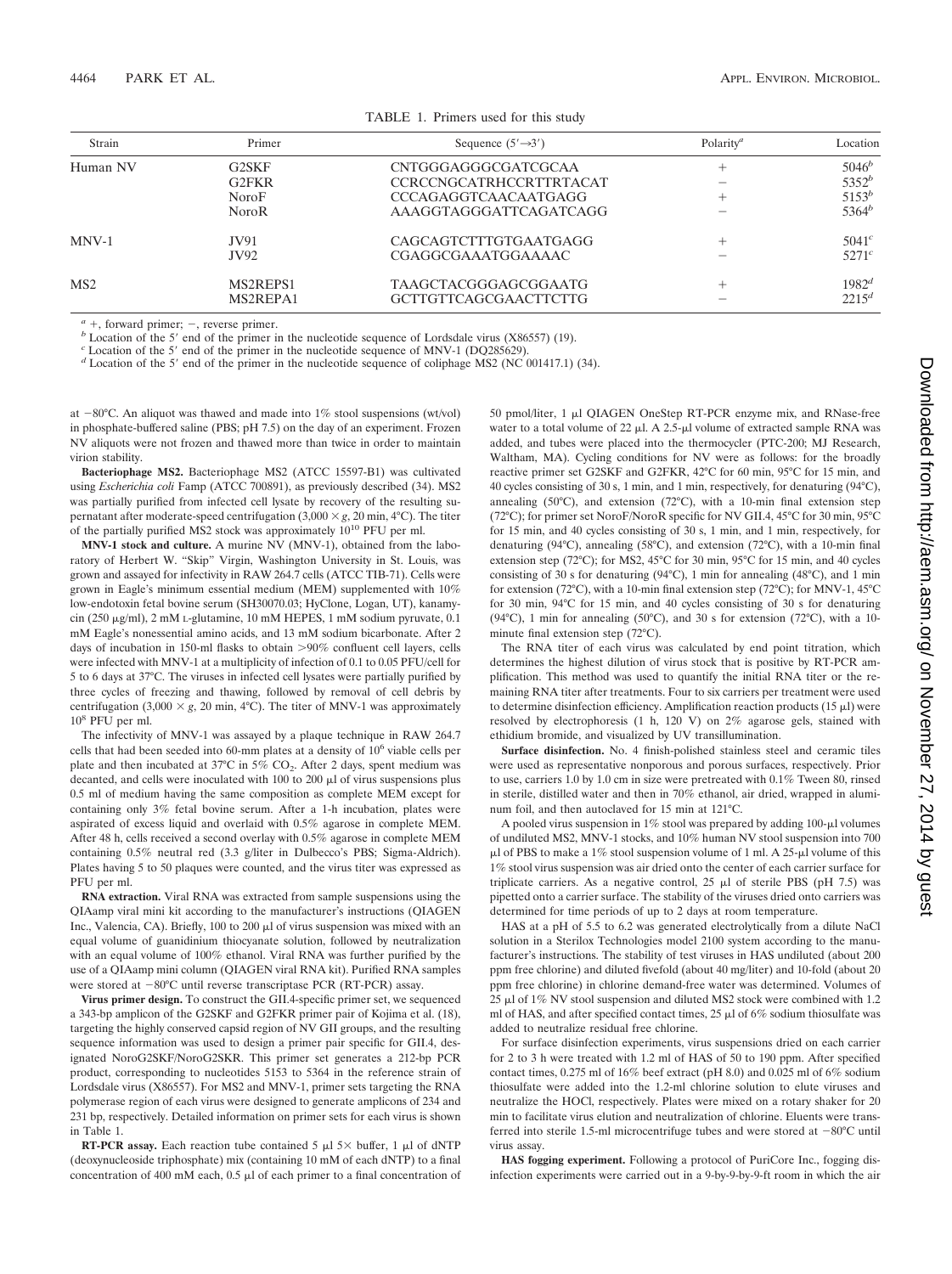

FIG. 1. The persistence of viruses on environmental surfaces. (A) Recovery rate of MS2 (infectivity) and (B) RT-PCR RNA titers of MS2 ( $\bullet$ and  $\blacktriangle$ ) and NV ( $\heartsuit$  and  $\triangle$ ) on two kinds of dried carriers at an ambient temperature of 25°C.  $\bullet$  and  $\heartsuit$ , stainless steel;  $\blacktriangle$  and  $\triangle$ , ceramic tile.

ventilation had been shut down to better control airflow during the experiment. The fogger (Curtis Dyna-Fog, Westfield, IN) was loaded with HAS at 180 to 200 ppm available free chlorine (AFC) and used to generate fogs at a 0.4 liter/min fogging rate. The size range of generated droplets was between 20 and 50  $\mu$ m. Prior to the fogging treatment, contaminated carriers were laid out in the following pattern: five horizontally placed (upward-facing) contaminated surface carriers were evenly located within a distance of 60 cm, and five vertically placed surface carriers were parallel to the horizontal carriers but at a height of one foot above the horizontal carriers. The freshly prepared HAS fog was generated 1.5 m away from the carriers, at an angle of 30° toward the horizontal surface carrier designated H\_C for 10 min, and then was fogged individually toward all five vertically and horizontally laid tiles within a 1-min period. After 1 h to allow for the settling of fog within the room, each carrier was placed into a well of a 24-well plate, each well containing a solution of 1.5 ml of 3% beef extract-0.05% sodium thiosulfate. The plate was mechanically rotated for 15 min, after which the solution was transferred into sterile, 1.5-ml microcentrifuge tubes and stored at 80°C until assay. Duplicate fogging experiments were performed.

**Data analysis.** Antimicrobial activity of HAS for suspension, carrier, and fogging experiments was determined by calculating  $log_{10} (N_d/N_0)$ , where  $N_0$  is the titer of detectable viruses (by infectivity or viral RNA amplification) recovered from untreated samples and  $N_d$  is the titer of viable viruses (by infectivity or viral RNA amplification) from treated samples. Data obtained from at least two independent experiments were averaged, and statistical analysis of groups was performed using either the Wilcoxon matched-pairs signed-rank test or the Kruskal-Wallis test to identify significant differences in virus concentrations or  $log<sub>10</sub>$  virus reductions for treatments or viruses (3).

## **RESULTS**

**Stability of RNA viruses on test environmental surfaces.** Initial log<sub>10</sub> titers ( $\pm$  standard deviations) of MNV-1, MS2, and human NV in 25  $\mu$ l of 1% stool samples were determined to be 6.3  $\pm$  0.1 log<sub>10</sub> PFU/ml (MNV-1), 8 to 9 log<sub>10</sub> PFU/ml (MS2), and 5 to 6  $log_{10}$  RT-PCR units/ml (NV) (Fig. 1). Following 3 h of air drying of virus suspensions on both carrier materials (ceramic tile and stainless steel), MS2 infectivity on ceramic tile and stainless steel carriers decreased to  $4.4 \pm 0.50$ and  $4.7 \pm 0.45 \log_{10}$  PFU/ml, which corresponded to 1.1 and 2.5% of initial titers, respectively (Fig. 1A). After 2 days, MS2 infectivity levels on both carriers further declined by approximately 1.5  $log_{10}$  PFU/ml from their levels after initial drying. For the same conditions, the detectable RNA levels of both NV and MS2 eluted from both carriers remained unchanged from initial levels after 24 h of air drying, but they decreased by approximately 1  $log_{10}$  after 2 days of drying (Fig. 1B).

**Efficacy of (Sterilox) liquid HAS against viruses in suspension and dried on surfaces.** As shown in Table 2, exposure of test viruses to HAS at AFC doses ranging from about 20 to 200 ppm consistently achieved greater than a 3  $log_{10}$  (>99.9%) reduction of infectious MS2 within a contact time of 20 s in aqueous suspension tests at room temperature. Results summarize the outcomes of eight replicate experiments with four replicate samples per HAS dose in each experiment. For the same exposure conditions, reductions in detectable RNA titers of MS2 also were at least  $3 \log_{10} at 20$  s for HAS doses of 38 or 18.8 ppm. Likewise, exposure to undiluted HAS or diluted solutions of 38 and 18.8 ppm also reduced RNA titers of human NV by at least  $3 \log_{10} (99.9\%)$  in a contact time of 20 seconds.

In the carrier tests, MS2 infectivity on both ceramic tile and stainless steel carriers was reduced by  $>$  3 log<sub>10</sub> ( $>$ 99.9%) after 1 min of contact time with undiluted HAS (Table 2). On exposure to five- and 10-fold-diluted HAS (38 and 18.8 ppm, respectively), the minimum contact time to achieve at least 3  $log_{10}$  MS2 infectivity reductions on both carriers was 5 min. Undiluted HAS also achieved at least  $3 \log_{10}$  reductions of viral RNA for both MS2 and human NV in one minute of contact time. Using five- and 10-fold-diluted HAS, contact times of at least 10 min were necessary to obtain at least  $3 \log_{10}$ viral RNA reductions.

TABLE 2. Inactivation of viruses in aqueous suspension and dried on carrier surfaces by Sterilox HAS*<sup>a</sup>*

|                                        | Minimum contact time to achieve at<br>least 3 $log_{10}$ (99.9%) virus reduction |                    |                           |  |
|----------------------------------------|----------------------------------------------------------------------------------|--------------------|---------------------------|--|
| Assay type and HOCl concn<br>(ppm AFC) |                                                                                  | Carrier test (min) |                           |  |
|                                        | Suspension<br>test(s)                                                            | Ceramic<br>tile    | <b>Stainless</b><br>steel |  |
| Infectivity (MS2)                      |                                                                                  |                    |                           |  |
| 188                                    | 20                                                                               |                    |                           |  |
| 38                                     | 20                                                                               | 5                  | 5                         |  |
| 18.8                                   | 20                                                                               | 5                  | $\overline{5}$            |  |
| RT-PCR titer (MS2)                     |                                                                                  |                    |                           |  |
| 188                                    | 20                                                                               | 1                  | 1                         |  |
| 38                                     | 20                                                                               | 5                  | 5                         |  |
| 18.8                                   | 20                                                                               | 5                  | 5                         |  |
| RT-PCR titer (human NV)                |                                                                                  |                    |                           |  |
| 188                                    | 20                                                                               | 1                  |                           |  |
| 38                                     | 20                                                                               | 5                  | 10                        |  |
| 18.8                                   | 20                                                                               | 10                 | 5                         |  |

*<sup>a</sup>* Results of 12 replicate suspension experiments (6 replicate suspensions per HAS concentration per experiment) and 12 replicate carrier tests (6 replicate carriers per HAS concentration per test). The exposure time for viruses in all replicate samples per test condition to be reduced by  $>$  3 log<sub>10</sub> or  $>$ 99.9%, to below the virus detection limit, is given. Exposure times in suspension tests were 20, 40, and 60 seconds, and in carrier tests they were 0.67, 1, 2, 5, and 10 min.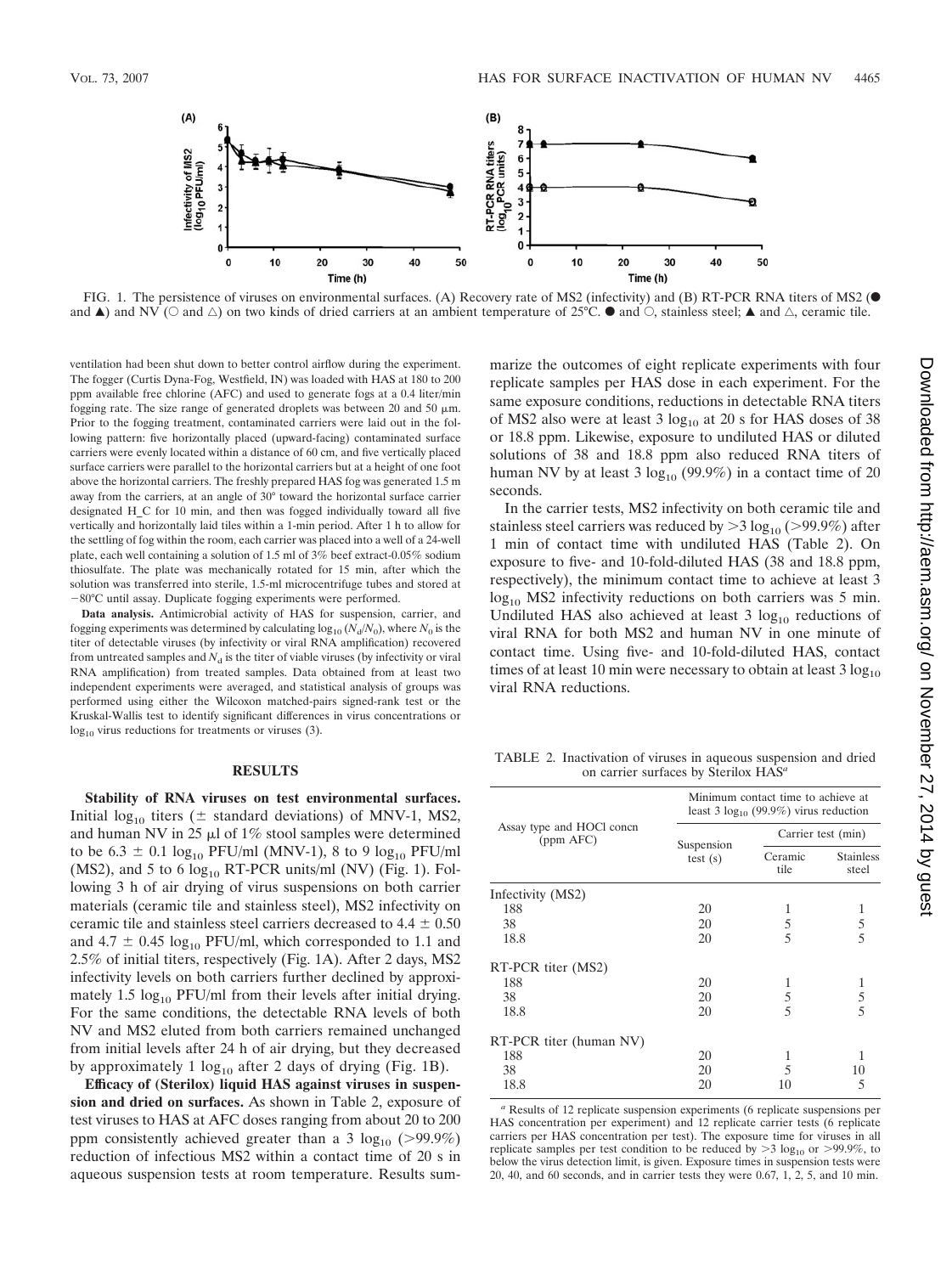

FIG. 2. Effect of fogging on (A) pH levels and (B) AFC concentration of Sterilox HAS. A, initial HAS before fogging; B, HAS after 10-min fogging; C, HAS after 10-min fogging and 1-h settling.  $\bullet$ , HAS after 10-min fogging;  $\circ$ , HAS after 10-min fogging and 1-h settling.

**Stability of Sterilox HAS AFC concentration and pH during fogging.** The initial concentration of AFC in freshly generated HAS was measured at  $203 \pm 12$  mg/liter. The decrease in average AFC of HAS immediately after fogging, based on recovery of the liquid that accumulated on exposed carrier surfaces, was about 140 mg/liter, corresponding to an approximately 70% loss of initial AFC (Fig. 2A). AFC concentrations of HAS in liquid collected after 1 h of settling of fogs further decreased only slightly.

When HAS in which pH conditions were adjusted to between 5.0 and 5.8 were subjected to fogging, appreciable pH elevations were always observed in the recovered solution, regardless of the initial pH condition (Fig. 2B). The degree of pH elevation appeared to be relatively constant, with only narrow variations. When HOCl fogs were further monitored for pH after additional time periods beyond 1 h of settling on surfaces, pH changes were negligible compared to the pH elevations of HOCl after initial fogging and settling.

Overall, when HAS at an initial pH of 5.0 to 5.2 and an initial AFC concentration of approximately 190 ppm was used for fogging experiments, pH remained below 6.2, and AFC was 50 ppm throughout the cycle of fogging treatment.

**Virucidal activity of fogged Sterilox HOCl.** The results of duplicate fogging experiments with five ceramic tile carriers contaminated with 20  $\mu$ l of pooled viruses in 1% stool and placed either horizontally or vertically in an area of 50 cm by 30 cm are summarized in Table 3. In these experiments, initial infectious titers of MNV-1 and MS2 were 4.3 and 4.7  $log_{10}$ PFU/ml, respectively, in experiment 1 and 4.7 and 6.3  $log_{10}$ , respectively, in experiment 2, with lower detection limits of 1  $log_{10}$  PFU/ml. After fogging treatment, no infectious viruses were ever detected on all 10 carriers in both experiments. Corresponding RNA titer reductions of all three viruses tested were always at least  $3 \log_{10}$  PCR units, and median reductions were  $>6$ ,  $>5$ , and 5 log<sub>10</sub> for human NV, MNV-1, and MS2, respectively. When RNA reductions of the three different viruses by HOCl fogging were analyzed by the Kruskal-Wallis test (3), they were not significantly different ( $P > 0.05$ ). However, there were small but detectable spatial variations in the effectiveness of fogging (Table 3). Viral RNA titer reductions on horizontal carriers ranged from 5 to 7  $log_{10}$  PCR units, whereas greater variations in viral reductions were observed on vertical carriers, ranging from 3 to 8  $log<sub>10</sub>$  PCR units. When these data for horizontal and vertical orientations were subjected to statistical analysis for each virus, they were not significantly different for human NV or MS2 ( $P > 0.05$ ), but they

were significant for MNV-1  $(P = 0.03)$  by the Wilcoxon matched-pairs signed-rank test (3). Despite these possible spatial differences in effectiveness, HAS fogging consistently reduced viruses on carriers by at least  $3 \log_{10}$ , with the majority of tiles showing greater than 5  $log_{10}$  reductions in viral RNA titer.

# **DISCUSSION**

Due to the absence of a culture assay for human NVs, reliable surrogate viruses are needed to estimate the effects of various environmental exposure conditions and antiviral treatments on the infectivity of these viruses. Bacteriophage MS2, belonging to serotype (genogroup) I of the RNA coliphages within the family *Leviviridae*, resembles NV because it is a plus-sense, single-stranded RNA virus with icosahedral symmetry and is of similar virion size (8). MS2 has been widely recognized as an indicator organism to measure fecal contamination of water, oysters, and other environmental media; to predict the persistence of enteric viruses in soils and other environmental media; and to determine enteric virus response to disinfectants (15, 22, 31).

TABLE 3. Reduction of viruses dried on ceramic tile surfaces by fogging of Sterilox HOCl

| $Carrier^b$        | Virus RNA reduction $(\log_{10}$<br>PCR units) <sup>a</sup> |         |                 | Virus infectivity<br>reduction $(\log_{10}$<br>$PFU)^a$ |                 |
|--------------------|-------------------------------------------------------------|---------|-----------------|---------------------------------------------------------|-----------------|
|                    | Human NV                                                    | $MNV-1$ | MS <sub>2</sub> | $MNV-1$                                                 | MS <sub>2</sub> |
| H L2               | >6                                                          | > 5.5   | 5.5             | >3.5                                                    | >4.0            |
| H L1               | >6                                                          | > 5.5   | 6               | >3.5                                                    | >4.0            |
| H C                | >6                                                          | > 5.5   | 5.5             | >3.5                                                    | >4.0            |
| H R1               | >6                                                          | >5.5    | 6               | >3.5                                                    | >4.0            |
| $H$ R <sub>2</sub> | >5.5                                                        | >5.5    | 5.5             | >3.5                                                    | >4.0            |
| VL <sub>2</sub>    | > 5.5                                                       | >4.5    | 5.5             | >3.5                                                    | >4.0            |
| V L1               | >4.5                                                        | >5      | 5               | >3.5                                                    | >4.0            |
| V C                | >6                                                          | >5      | 6.5             | >3.5                                                    | >4.0            |
| V R1               | 4.5                                                         | 4.5     | 6               | >3.5                                                    | >4.0            |
| $V_R2$             | >4.5                                                        | >4.5    | 4.5             | >3.5                                                    | >4.0            |

<sup>a</sup> Values are average data from two independent experiments. > indicates that virus in treated sample was below assay detection limits. Virus RNA reduction values were determined by RT-PCR assay. Virus infectivity reduction values were determined by infectivity assay.<br>*b* Vertical and horizontal carriers were designated V and H, respectively. L1

(R1) and L2 (R2) indicate direction of carriers (left and right side from centerplaced [C] carriers, respectively, relative to the position of the fogger) and the distance of the carrier from the center, with numbers 1 and 2 indicating distances of 12.5 cm and 25 cm from the center, respectively.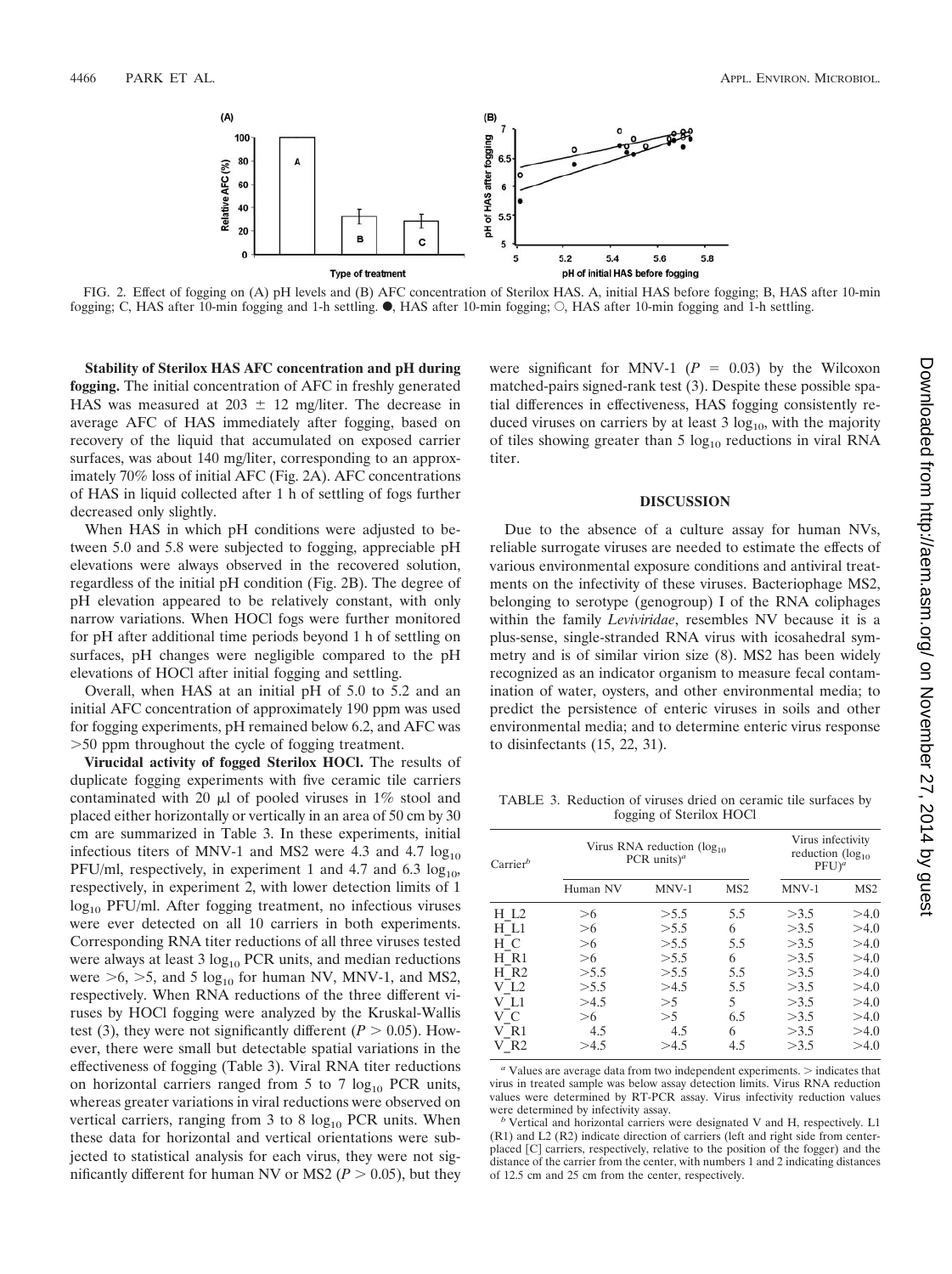In this study, MS2 remained stable, with fewer than  $3 \log_{10}$ reductions on stainless steel and ceramic tiles after 7 days, a sufficient period of time for viruses to spread via fomites to hands or vice versa (Fig. 1). Similar results were previously demonstrated for other enteric viruses (hepatitis A virus, astrovirus, and rotavirus), which are often implicated in outbreaks in defined settings (1, 30). Although the persistence of human NVs in the environment is uncertain, due to the lack of infectivity assays, epidemiological evidence suggests long-term NV persistence as being responsible for persistent and recurrent outbreaks (12, 13). Given the long persistence of MS2, the similar elution patterns of MS2 and human NV from surfaces, and their similar detection by RT-PCR, MS2 may resemble human NV in persistence of infectivity, elution from surfaces, and detectability.

HAS at concentrations between about 20 and 200 ppm AFC produced rapid and extensive inactivation of NVs and bacteriophage MS2 in aqueous suspensions and when dried on ceramic tile or stainless steel carriers. Minimum contact times to achieve at least  $3 \log_{10}$  reductions of viruses were three- to 15-fold longer in carrier tests than in suspension tests when exposure to HAS ranged from 18 to 188 ppm. The observed difference in virucidal activity of HOCl between suspension and carrier tests has been previously documented in other disinfection studies (36). The reasons for this difference remain uncertain, but it is assumed that there is less exposure to biocides when viruses are present on surfaces, perhaps due to reduced accessibility of the entire virus to the disinfectant chemical (29). Based on the observed greater virus resistance on surfaces than in suspension, carrier tests are considered a more suitable and realistic model system for assessing the efficiencies of chemical disinfectants against viruses on environmental (fomitic) surfaces than are aqueous suspension tests.

The results of this study indicate that carrier types (a porous versus a nonporous carrier) did not show appreciable differences in virus persistence or in the virucidal efficacy of HAS for the exposure conditions and viruses tested. The effect of the specific carrier type on the virucidal activity of disinfectants has been examined only rarely and remains uncertain (1). Abad et al. observed that hepatitis A virus and rotavirus were highly persistent on both nonporous carriers and porous carriers in a comparison of four different viruses (hepatitis A virus, rotavirus, poliovirus, and NV) (1). In our study, the detectability of infectious MS2 recovered from a porous carrier (ceramic tile) after drying was slightly lower than that from a nonporous carrier (stainless steel). However, reductions of viral RNA recovered from the two carrier types were similar. There were no appreciable differences between human NV and MS2 based on recovery from both carriers following HOCl disinfection.

Simultaneous assays for viral RNA and infectivity showed that RNA reduction appeared to be smaller than or slower than infectivity reduction. It is well recognized that the RT-PCR assay is likely to overestimate virus infectivity and underestimate virus reductions caused by various treatments (32). It is possible that the remaining viral RNA of inactivated viruses might still be infectious. However, from a practical, human health risk standpoint, this persistent viral RNA is likely to be of little consequence if loss of infectivity has resulted in alterations causing loss of virion integrity (36). Nevertheless, the

possibility that conventional cell culture assays based on detection of viral cytopathogenic effects are potentially unable to detect fastidious but infectious viruses that no longer produce cytopathogenic effects may need further consideration for the exposure conditions investigated in this study (6).

On the basis of both infectivity and RNA assays, it is likely that HAS used at a concentration of 200 ppm AFC is effective at decontaminating inert environmental surfaces carrying NVs and probably other enteric viruses in a 1-min contact time. When diluted 10-fold, HAS at an AFC concentration of about 20 ppm is still effective in decontaminating environmental surfaces carrying NVs in a 10-min contact time.

To evaluate the virucidal efficacy of HOCl fogs against human NVs, we employed a murine NV (MNV-1) as well as coliphage MS2. MNV-1 is genetically similar to human NV and is capable of surviving extreme acid conditions, which is a typical feature of enteric viruses, including human NV (9). Furthermore, a comparison of inactivation kinetics of MNV-1 to that of feline calicivirus, which is generally used as an animal virus model for human NV, showed that MNV-1 was more resistant to free chlorine and UV disinfection than feline calicivirus (G. W. Park, J. Vinje´, and M. D. Sobsey, presented at the 106th General Meeting of the American Society for Microbiology, Orlando, FL, 21 to 25 May 2006).

Fogs of HAS were effective against viruses on surfaces. Human NV, MNV-1, and coliphage MS2 on ceramic tiles were reduced by a minimum of 3  $log_{10}$  PFU and mostly  $>5 log_{10}$ , regardless of the location and orientation of carriers (either vertical or horizontal). HAS fogs were highly effective in the microbial disinfection of environmental surfaces, even though the fogging process changed the physical and chemical properties of the disinfectant. Fogging reduced the AFC concentration by approximately 70% and increased the pH by about  $1.3 \pm 0.11$  pH units. Len et al. reported appreciable losses of chlorine in electrolyzed oxidizing water similar to those in HAS in an open or agitated system and assumed the loss of chlorine resulted from evaporation of chlorine gas (20). Fogging is a mechanical action that creates small particles that can accelerate the interfacial mass transfer of chlorine gas (24), thereby resulting in appreciable chlorine loss. Because the changes in the properties of HAS after fogging were predictable, preadjustment of the AFC and pH of the solution prior to fogging made it possible to control the levels of these parameters within the desirable range to appreciably inactivate microbes after fogging.

Variations of viral RNA titer reductions were occasionally observed with the orientations of the carriers exposed to fogging. Burfoot and colleagues also reported differences in the efficacy of fogs by orientation of carriers, with the ratio of reduction of microorganisms on horizontal surfaces being 20 fold greater than on vertical surfaces. This observed variation of the effectiveness of fogging was attributed to possible differences in the amount of deposition of the disinfectants (7). The difference sometimes observed in viral RNA titer reductions between vertical and horizontal carriers in this study also could be due to a difference in disinfectant deposition. Nevertheless, fog disinfection with HAS always achieved greater than 3  $log_{10}$  reductions and mostly  $>$  5  $log_{10}$  reductions in both the infectivity and RNA titers of all tested viruses on both